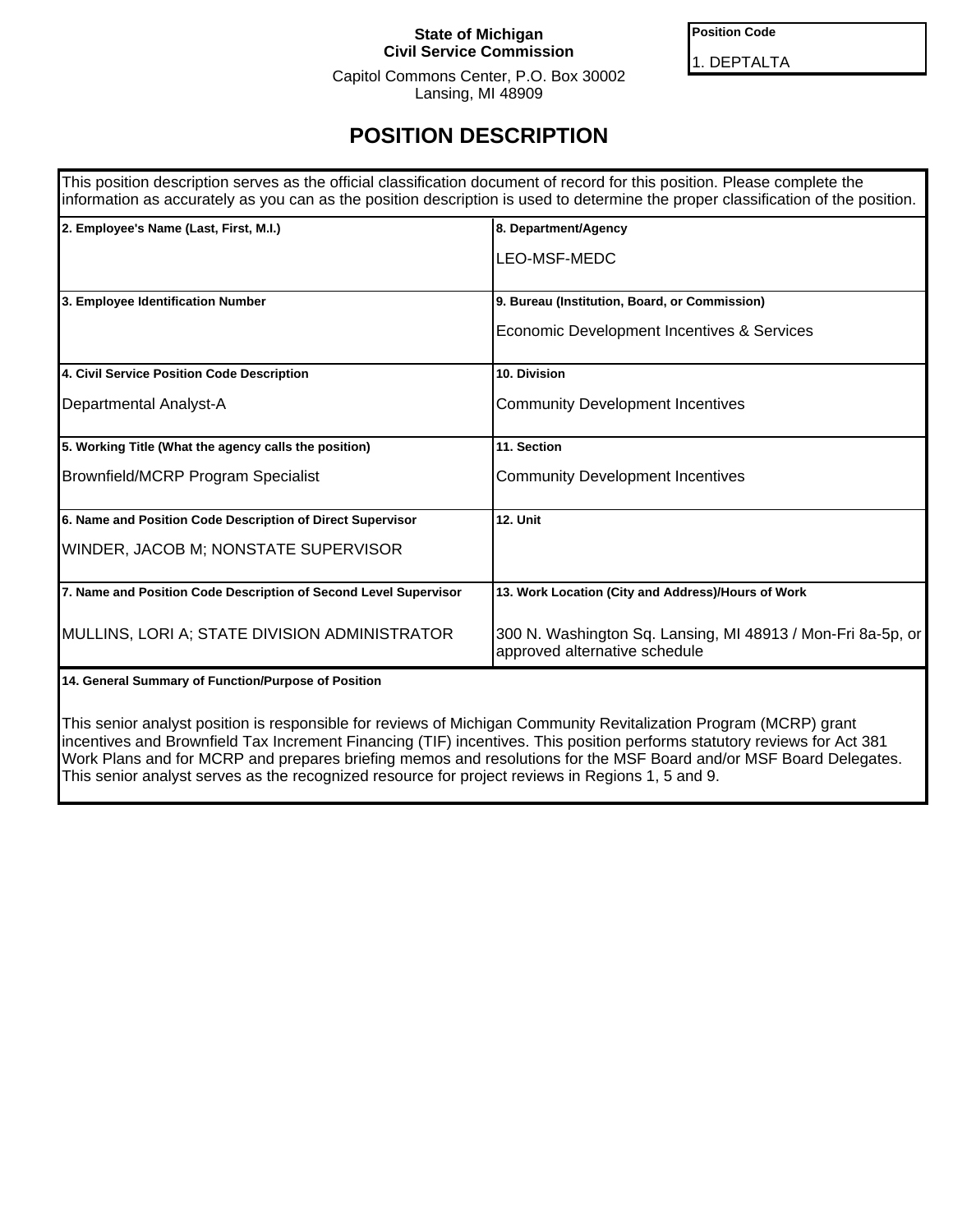| 15. Please describe the assigned duties, percent of time spent performing each duty, and what is done to complete each duty.                                                                                                                                                                                                                                                                                                                                                                                                                                                                                                                                                                                                                                                                                                                                                                                                                                                                                                                                                                                                                                                                                                                                                                                                                                                                                                                                                                                                                                             |                   |
|--------------------------------------------------------------------------------------------------------------------------------------------------------------------------------------------------------------------------------------------------------------------------------------------------------------------------------------------------------------------------------------------------------------------------------------------------------------------------------------------------------------------------------------------------------------------------------------------------------------------------------------------------------------------------------------------------------------------------------------------------------------------------------------------------------------------------------------------------------------------------------------------------------------------------------------------------------------------------------------------------------------------------------------------------------------------------------------------------------------------------------------------------------------------------------------------------------------------------------------------------------------------------------------------------------------------------------------------------------------------------------------------------------------------------------------------------------------------------------------------------------------------------------------------------------------------------|-------------------|
| List the duties from most important to least important. The total percentage of all duties performed must equal 100 percent.                                                                                                                                                                                                                                                                                                                                                                                                                                                                                                                                                                                                                                                                                                                                                                                                                                                                                                                                                                                                                                                                                                                                                                                                                                                                                                                                                                                                                                             |                   |
| Duty 1                                                                                                                                                                                                                                                                                                                                                                                                                                                                                                                                                                                                                                                                                                                                                                                                                                                                                                                                                                                                                                                                                                                                                                                                                                                                                                                                                                                                                                                                                                                                                                   |                   |
| <b>General Summary:</b>                                                                                                                                                                                                                                                                                                                                                                                                                                                                                                                                                                                                                                                                                                                                                                                                                                                                                                                                                                                                                                                                                                                                                                                                                                                                                                                                                                                                                                                                                                                                                  | 75<br>Percentage: |
| At the advanced level, conduct statutory reviews of Brownfield and MCRP projects. Serve as the recognized resource for<br>project review in assigned region/territory.                                                                                                                                                                                                                                                                                                                                                                                                                                                                                                                                                                                                                                                                                                                                                                                                                                                                                                                                                                                                                                                                                                                                                                                                                                                                                                                                                                                                   |                   |
| Individual tasks related to the duty:                                                                                                                                                                                                                                                                                                                                                                                                                                                                                                                                                                                                                                                                                                                                                                                                                                                                                                                                                                                                                                                                                                                                                                                                                                                                                                                                                                                                                                                                                                                                    |                   |
| Serves as the subject matter expert and primary analyst for Brownfield and MCRP projects within regions 1, 5 and 9.<br>$\bullet$<br>Perform in-depth statutory review of Brownfield 381 Work Plans and Michigan Community Revitalization Program applications.<br>٠<br>Interpret legislation, policies and guidance and also communicate with stakeholders about relevant applications.<br>$\bullet$<br>Reviews various programmatic documents to ensure their completeness and compliance with both statutory and policy requirements.<br>$\bullet$<br>Prepares and reviews briefing memos and pre-approval letters for presentation to the MSF Fund Manager, Delegates of the MSF, or Michigan<br>٠<br>Strategic Fund Board.<br>Prepares for meetings with project stakeholders by preparing materials and meeting invitations; records and distributes meeting notes.<br>٠<br>Analyze and interpret project data received from community and/or developer. Thoroughly analyze project materials and make recommendations to<br>$\bullet$<br>leadership on whether or not state support should be awarded.<br>Reviews, processes, and prepares amendment requests for approvals and/or changes to previously approved projects.<br>$\bullet$<br>Provide support to the Community Assistance Team and other field staff regarding Brownfield and MCRP projects in assigned regions.<br>Review, interpret and assist in the development of legal documents related to program approvals.<br>٠<br>Assist in the training of junior level CD Incentive programmatic staff. |                   |
| Serve as point of contact for program communications to internal/external customers.<br>٠                                                                                                                                                                                                                                                                                                                                                                                                                                                                                                                                                                                                                                                                                                                                                                                                                                                                                                                                                                                                                                                                                                                                                                                                                                                                                                                                                                                                                                                                                |                   |
| Duty 2                                                                                                                                                                                                                                                                                                                                                                                                                                                                                                                                                                                                                                                                                                                                                                                                                                                                                                                                                                                                                                                                                                                                                                                                                                                                                                                                                                                                                                                                                                                                                                   |                   |
| <b>General Summary:</b>                                                                                                                                                                                                                                                                                                                                                                                                                                                                                                                                                                                                                                                                                                                                                                                                                                                                                                                                                                                                                                                                                                                                                                                                                                                                                                                                                                                                                                                                                                                                                  | Percentage:<br>20 |
| Support community assistance team and other field staff in scoping and vetting early-stage projects.                                                                                                                                                                                                                                                                                                                                                                                                                                                                                                                                                                                                                                                                                                                                                                                                                                                                                                                                                                                                                                                                                                                                                                                                                                                                                                                                                                                                                                                                     |                   |
| Individual tasks related to the duty:                                                                                                                                                                                                                                                                                                                                                                                                                                                                                                                                                                                                                                                                                                                                                                                                                                                                                                                                                                                                                                                                                                                                                                                                                                                                                                                                                                                                                                                                                                                                    |                   |
| Communicate about program guidance and parameters as they relate to specific projects that are in Salesforce Stage 0 or earlier<br>Conducts technical assistance visits and calls with companies and local units of government to review procedures for obtaining incentives.<br>Prepares for meetings with project stakeholders by preparing materials and meeting invitations; records and distributes meeting notes.<br>$\bullet$                                                                                                                                                                                                                                                                                                                                                                                                                                                                                                                                                                                                                                                                                                                                                                                                                                                                                                                                                                                                                                                                                                                                     |                   |
| Duty 3                                                                                                                                                                                                                                                                                                                                                                                                                                                                                                                                                                                                                                                                                                                                                                                                                                                                                                                                                                                                                                                                                                                                                                                                                                                                                                                                                                                                                                                                                                                                                                   |                   |
| <b>General Summary:</b>                                                                                                                                                                                                                                                                                                                                                                                                                                                                                                                                                                                                                                                                                                                                                                                                                                                                                                                                                                                                                                                                                                                                                                                                                                                                                                                                                                                                                                                                                                                                                  | 5<br>Percentage:  |
| Perform other duties as assigned.                                                                                                                                                                                                                                                                                                                                                                                                                                                                                                                                                                                                                                                                                                                                                                                                                                                                                                                                                                                                                                                                                                                                                                                                                                                                                                                                                                                                                                                                                                                                        |                   |
| Individual tasks related to the duty:                                                                                                                                                                                                                                                                                                                                                                                                                                                                                                                                                                                                                                                                                                                                                                                                                                                                                                                                                                                                                                                                                                                                                                                                                                                                                                                                                                                                                                                                                                                                    |                   |
| Assist in communication about brownfield reporting and assisting brownfield redevelopment authorities with completing their annual reporting<br>requirements.<br>Perform other duties as directed by management.                                                                                                                                                                                                                                                                                                                                                                                                                                                                                                                                                                                                                                                                                                                                                                                                                                                                                                                                                                                                                                                                                                                                                                                                                                                                                                                                                         |                   |
| 16. Describe the types of decisions made independently in this position and tell who or what is affected by those decisions.                                                                                                                                                                                                                                                                                                                                                                                                                                                                                                                                                                                                                                                                                                                                                                                                                                                                                                                                                                                                                                                                                                                                                                                                                                                                                                                                                                                                                                             |                   |
| Interpret, review and determine completeness of brownfield work plans including analysis of tax increment financing<br>spreadsheets. Interpret, review and determine completeness of Michigan Community Revitalization Program applications and<br>other intake materials including analysis of project proformas. Provide direction to applicants and to Brownfield<br>Redevelopment Authorities. Evaluate data for accuracy. Independently determine work priorities.                                                                                                                                                                                                                                                                                                                                                                                                                                                                                                                                                                                                                                                                                                                                                                                                                                                                                                                                                                                                                                                                                                  |                   |
| 17. Describe the types of decisions that require the supervisor's review.                                                                                                                                                                                                                                                                                                                                                                                                                                                                                                                                                                                                                                                                                                                                                                                                                                                                                                                                                                                                                                                                                                                                                                                                                                                                                                                                                                                                                                                                                                |                   |

Recommendations for Board or Delegate approval.

**18. What kind of physical effort is used to perform this job? What environmental conditions in this position physically exposed to on the job? Indicate the amount of time and intensity of each activity and condition. Refer to instructions.**

While performing the duties of this job, the employee is regularly required to sit, use hands to finger, handle, or feel; talk and hear. The employee is occasionally required to stand; walk; reach with hands and arms. The employee must occasionally lift and/or move up to 10 pounds. Specific vision abilities required by this job include close vision, and ability to adjust focus, especially due to concentration on a computer screen and small numbers.

The job requires occasional travel throughout the State of Michigan, including the Upper Peninsula.

**19. List the names and position code descriptions of each classified employee whom this position immediately supervises or oversees on a fulltime, on-going basis.**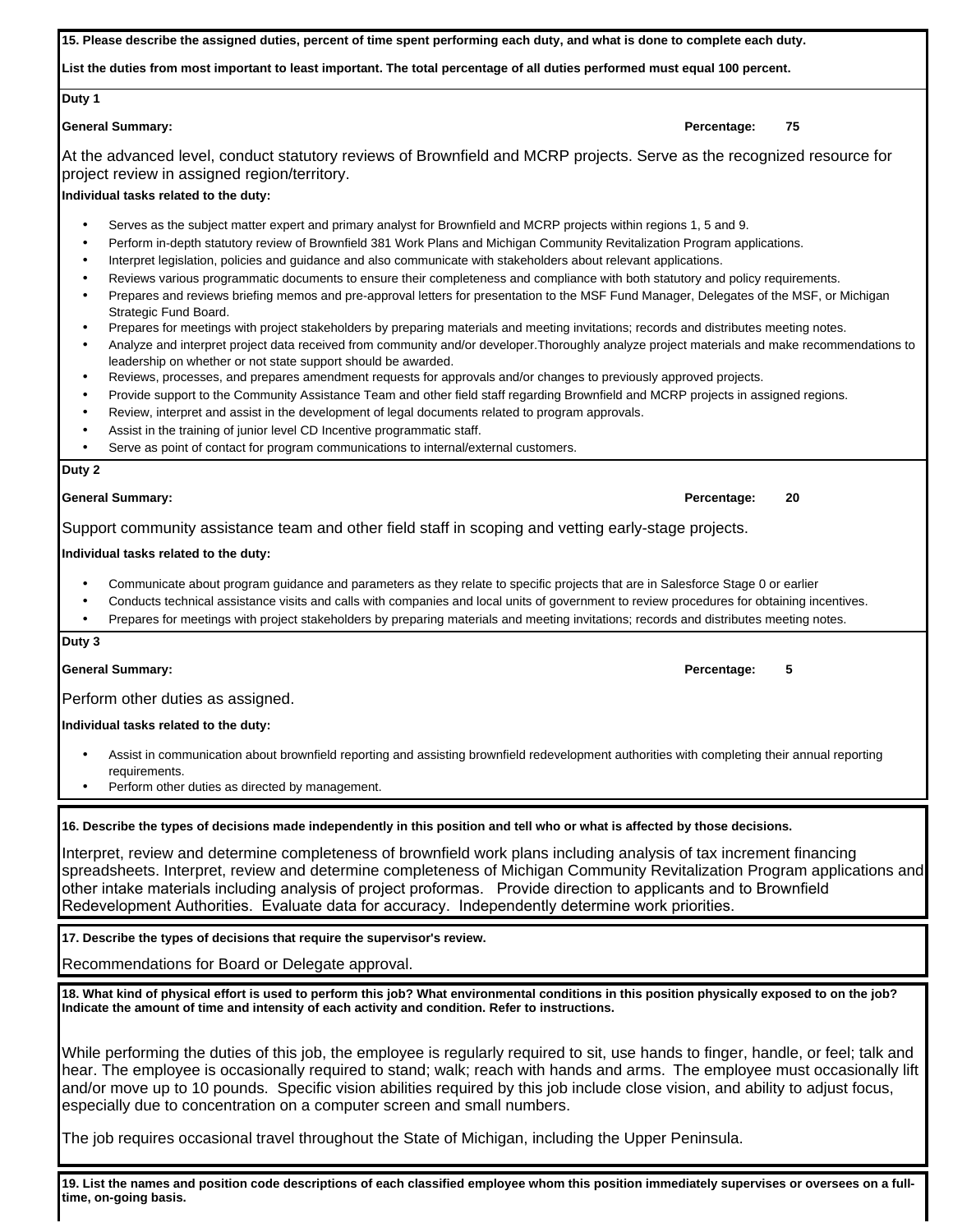**Additional Subordinates**

| [20. This position's responsibilities for the above-listed employees includes the following (check as many as apply): |  |                                    |   |                                   |  |  |
|-----------------------------------------------------------------------------------------------------------------------|--|------------------------------------|---|-----------------------------------|--|--|
| N                                                                                                                     |  | Complete and sign service ratings. | N | Assign work.                      |  |  |
| N                                                                                                                     |  | Provide formal written counseling. | N | Approve work.                     |  |  |
| N                                                                                                                     |  | Approve leave requests.            | N | Review work.                      |  |  |
| N                                                                                                                     |  | Approve time and attendance.       | N | Provide guidance on work methods. |  |  |
| N                                                                                                                     |  | Orally reprimand.                  | N | Train employees in the work.      |  |  |
|                                                                                                                       |  |                                    |   |                                   |  |  |

**22. Do you agree with the responses for items 1 through 20? If not, which items do you disagree with and why?**

Yes.

**23. What are the essential functions of this position?**

Statutory review and project communication.

**24. Indicate specifically how the position's duties and responsibilities have changed since the position was last reviewed.**

New position.

**25. What is the function of the work area and how does this position fit into that function?**

The Brownfield/MCRP/SmartZones Section is responsible administers programs that provide financial incentive packages to real estate investors for the redevelopment of brownfield and historic properties within Michigan's urban and downtown areas. This section is responsible for the monitoring, reporting, and compliance of the MCRP grants and loans, brownfield tax increment financing tools and the monitoring, reporting, and compliance with the SmartZone agreements and legislation. Also provides technical assistance and training to new and existing staff members regarding various packaging options.

This position will review projects to ensure compliance with Act 381 of 1996, as amended and with the requirements and guidelines of the Michigan Community Revitalization program and upon successful project evaluation, the position shares responsibility for preparation of memos and resolutions necessary to seek Michigan Strategic Fund Board approval.

**26. What are the minimum education and experience qualifications needed to perform the essential functions of this position.**

**EDUCATION:**

Possession of a bachelor's degree in any major.

**EXPERIENCE:**

## **Departmental Analyst 12**

Three years of professional experience, including one year of experience equivalent to the experienced (P11) level in state service.

Prefer 2 years of experience administering similar community development grant programs, business development grant programs and/or loan programs.

## **KNOWLEDGE, SKILLS, AND ABILITIES:**

- 1. Ability to read, analyze, and interpret technical journals, legal and contractual documents, and financial reports.
- 2. Ability to function with strong written and verbal communication skills.
- 3. Ability to write reports, business correspondence and procedure manuals.
- 4. Ability to effectively present information and respond to questions from groups of managers, clients, customers and the general public.
- 5. Ability to define problems, collect data, establish facts and draw valid conclusions.
- 6. Ability to interpret an extensive variety of technical instructions and deal with several abstract and concrete variables.
- 7. Ability to grasp the industry/position-specific software with minimal training.